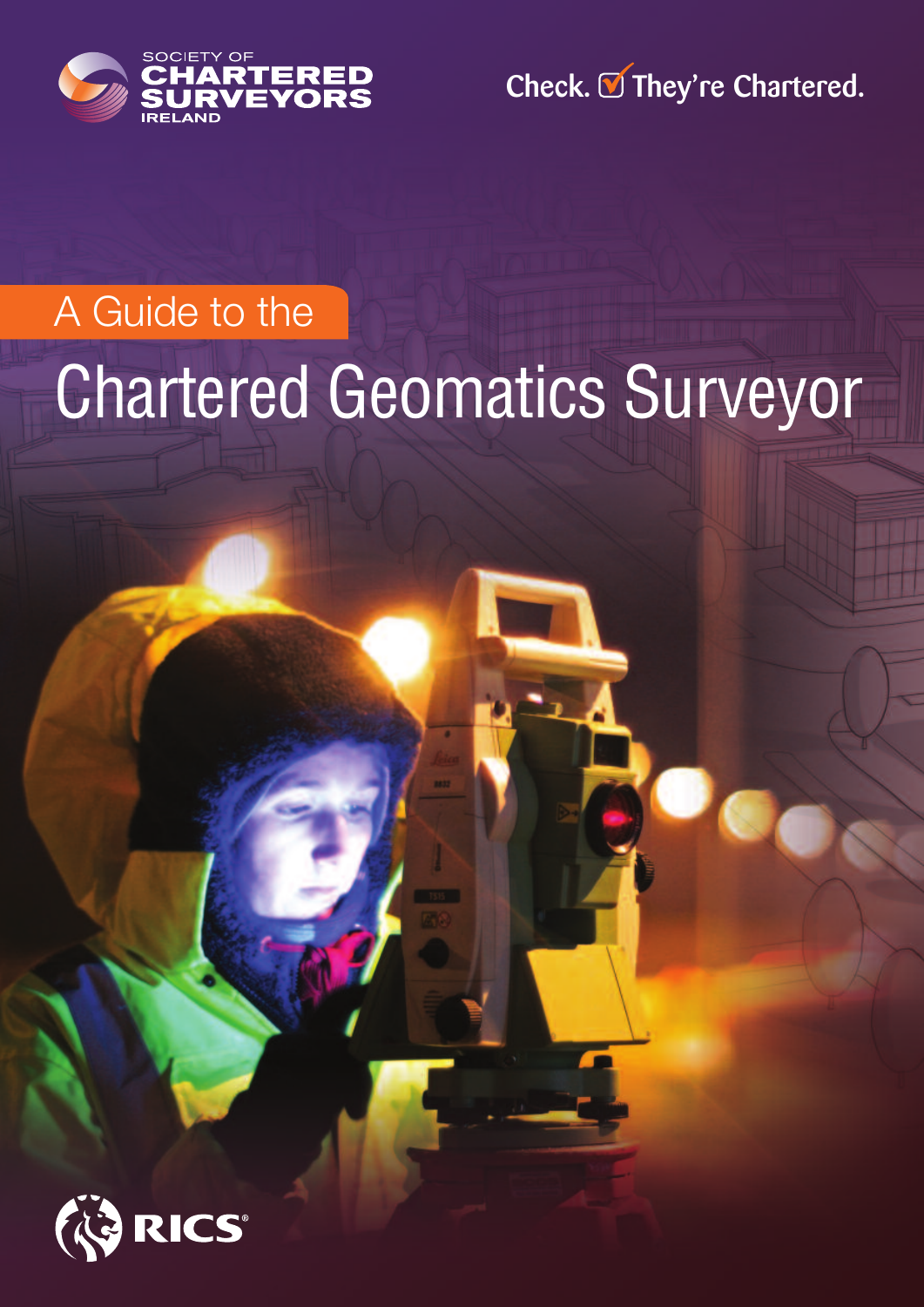# What is a Chartered Geomatics Surveyor?

A Chartered Geomatics Surveyor is a professional that maps the built and natural environment to provide accurate spatial data which facilitates planning, development and conservation. Geomatics is one of the most technologically advanced of the

surveying specialist's roles and has a key role in a diverse range of sectors. Geomatics Surveyors are involved in the property and construction industry, off shore engineering and geographical information systems.

### Geomatics Surveying and advancing technology

Geomatics surveyors use the latest stateof-the-art survey equipment, employ satellites and aerial imagery, work with advanced survey and geographic software systems to provide solutions, expertise and knowledge that address the needs of individuals, state bodies, government and multinational companies. On a global scale, Geospatial information is used by organisations such as United Nations and World Bank for policy analysis and visualisation purposes.

Geospatial Information possesses both position and descriptive attributes which are key components of surveying, mapping, Geographic Information Systems (GIS) / and Building Information Models (BIM). Digital models in 2D and 3D created using Geospatial information can be integrated with other Geospatial Information into a BIM or GIS and used to assist decision making at all stages of the project life cycle together with at local, regional and national level to ensure efficient and sustainable solutions of our environment for now and the future.

Continuous technological developments in the collection and processing of this information include Laser scanning, airborne sensors (including Unmanned Aerial Vehicles, UAV's), developments of web based Geographical Information systems and real time processing of spatially related information, together with Global Navigational Satellite Systems and require Chartered Geomatics Surveyors to constantly keep abreast with these advancements.

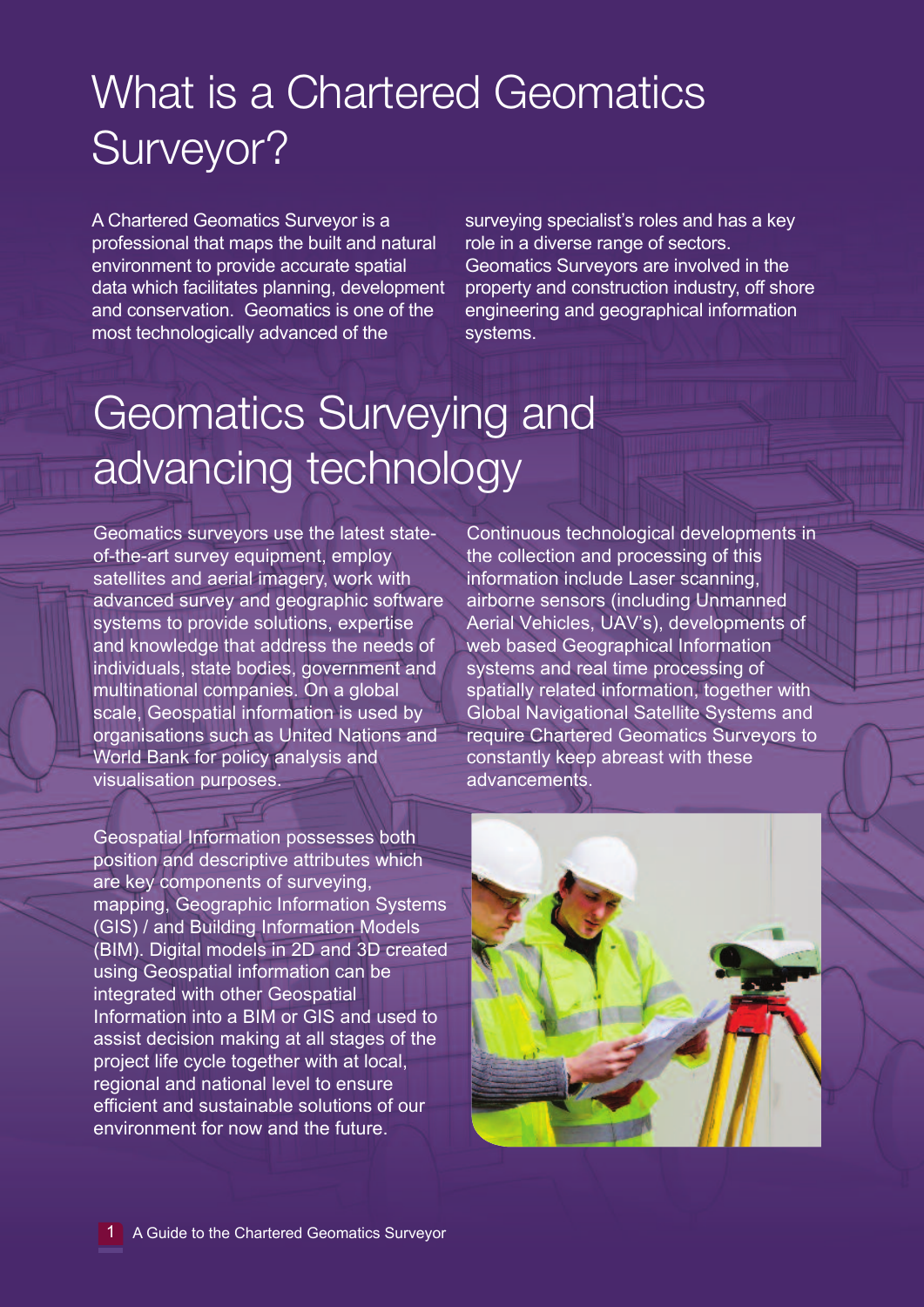### Services provided by the Chartered Geomatics Surveyor

The Chartered Geomatics Surveyor's scope of service is extensive and practitioners tend to specialise in particular areas. Services provided may typically include the following:

- **■** Topographical surveys the production of accurate topographic plans and models in 2D or 3D showing the topography of the landscape, together with site extent and all services on or close to it and access information is a primary responsibility for the Chartered Geomatics surveyor.
- Setting out Chartered Geomatic Surveyors are employed to set out, to a high specification new structures of varying complexity on the ground. A survey control network of permanent reference points on site in local or national grid to millimetre accuracies will be established for this purpose by the Chartered Geomatics Surveyor.
- Area Measurement of Buildings -The Chartered Geomatics Surveyor is experienced in providing Area Measurement Surveys, and adhere to strict codes of practice to ensure accuracy. Area Measurement Surveys can be used to determine the Net Internal Area (NIA), Gross Internal Area (GIA) and Gross External Area (GEA) of a building. The NIA can be used as the basis for Property Valuation, Rating, Property Management and Marketing. Area Measurement Surveys are essential for commercial and residential properties.
- **■** Legal Surveys Chartered Geomatics Surveyors offer a range of legal mapping services including the

preparation of deed maps, interpretation of existing deed maps to assist in, establishing the extent of property title interests and legal boundaries and easements including rights of ways on the ground, land registration mapping, and property subdivisions. They act as mediators and expert witnesses in relation to boundary disputes.

- **■** As built surveys using 3D Laser Scanning – The Chartered Geomatics Surveyor can undertake as built surveys using 3D Laser Scanning to provide a high level of detail of complex buildings or objects in a fast, accurate and safe way, and where traditional methods of data capture would not be feasible. The Laser Scan information can also be used in the creation of elevation drawings and for area and volume measurements within the building.
- Utility surveys Provision of complete and accurate utility surveys above and below ground level, ranging in all sizes and levels of complexity, is another service that the Chartered Geomatics Surveyor can offer. The end product is provided in a format suited to the client's requirements and which can be easily integrated into a GIS if required. Different methods for data collection are used to produce accurate and complete data for below ground and include Ground Penetrating Radar (GPR). Additionally, 3D Laser Scanning and Aerial LiDAR are used to map utilities above ground to create a complete picture above, on and underground for the creation of these utility maps.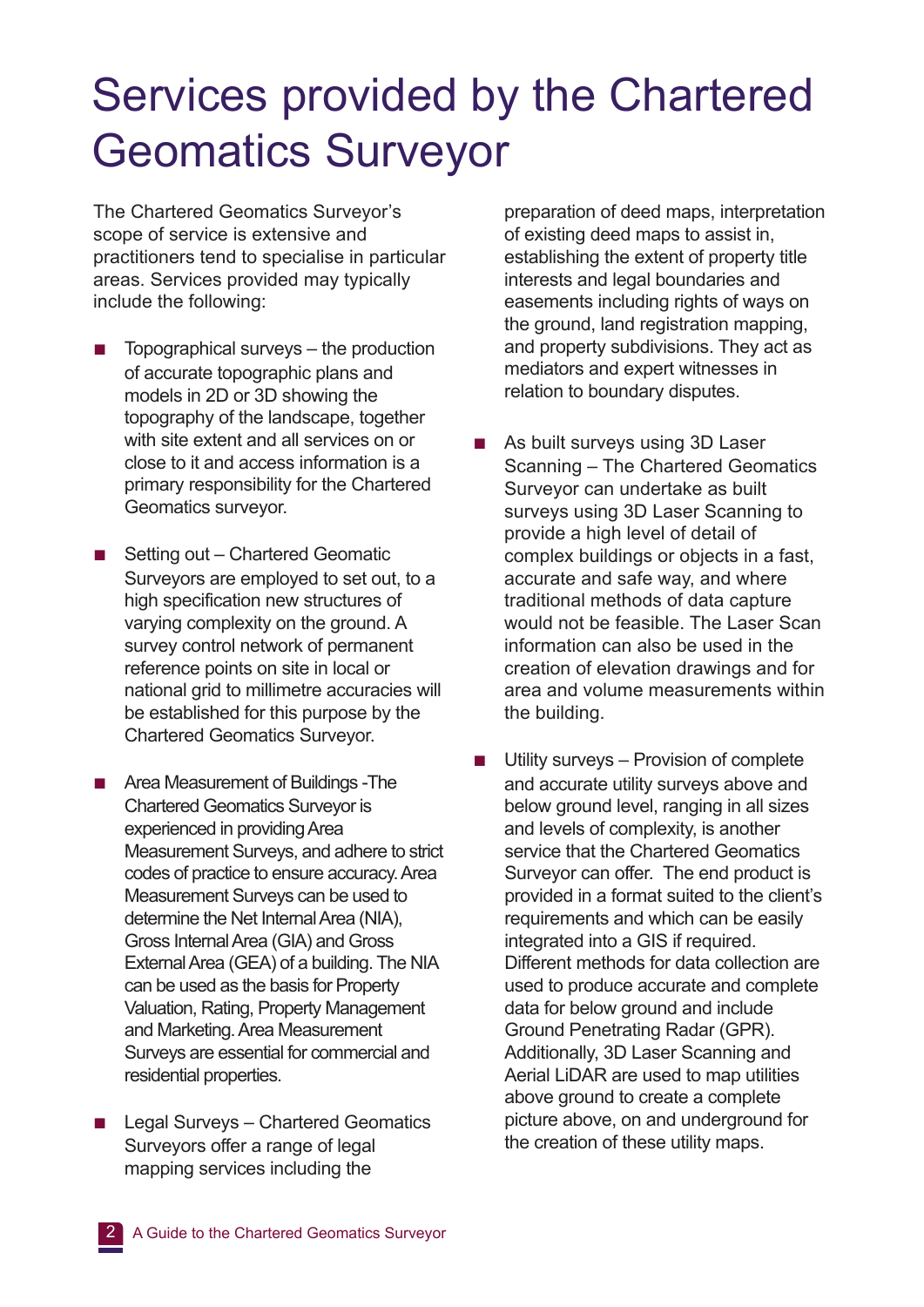- **■** Monitoring The Chartered Geomatics Surveyor is employed to monitor for displacement, deformation, strain and vibration above and below ground, to ensure that construction works stay safely within the specified tolerance limits. Project requiring this service range from bridges and structures, rail and road, post construction, demolition, pyrite damage to settlement and displacement and naturally caused land movement. Monitoring is carried out using a variety of monitoring sensors, including total stations, level sensors, laser scanners, tilt sensors, and geotechnical sensors, which enable geo-referenced movements in 2D or 3D to be determined. These data are collected at predetermined regular intervals and stored in a geo-referenced database where analysis is undertaken to determine if any significant changes have occurred over a period of time.
- **■** Building Information Modelling The Chartered Geomatics Surveyor is there from the very initial stages of the building life cycle. From green field site right through to the final stages of the building life cycle. At the beginning of the development the surveyor will carry out an accurate topographical survey of the site. Prior to commencement on site the Chartered Geomatics Surveyor will survey the site conditions, collecting accurate measurements and any other required data, and deliver this in a BIM. In the case of existing buildings, a 3D model of the building can be generated which is at the core of the BIM process. The Chartered Geomatics Surveyor is experienced in updating the BIM model with true As Built assets during the Project cycle. Accurate 3D coordination is fundamental to a successful BIM project and the Chartered Geomatics Surveyor can undertake this.
- **■** Aerial LiDAR surveys The Chartered Geomatics Surveyor offers Aerial Surveying and Mapping using Light Detection and Ranging (LiDAR) technology and fixed-wing aircraft or helicopter services. Examples of applications for the information provided includes corridor mapping for road, rail and utility sectors, city modelling, flood plain mapping and monitoring and forestry management.
- **■** Hydrographic Surveys Chartered Geomatics Surveyors can undertake hydrographic surveys to produce seabed mapping which are used to aid navigation, record tide height and determine sea floor material (i.e. sand, mud, rock), for anchoring, dredging, structure construction, pipeline and cable routing, coastal erosion, flood plain studies and fisheries habitat purposes.

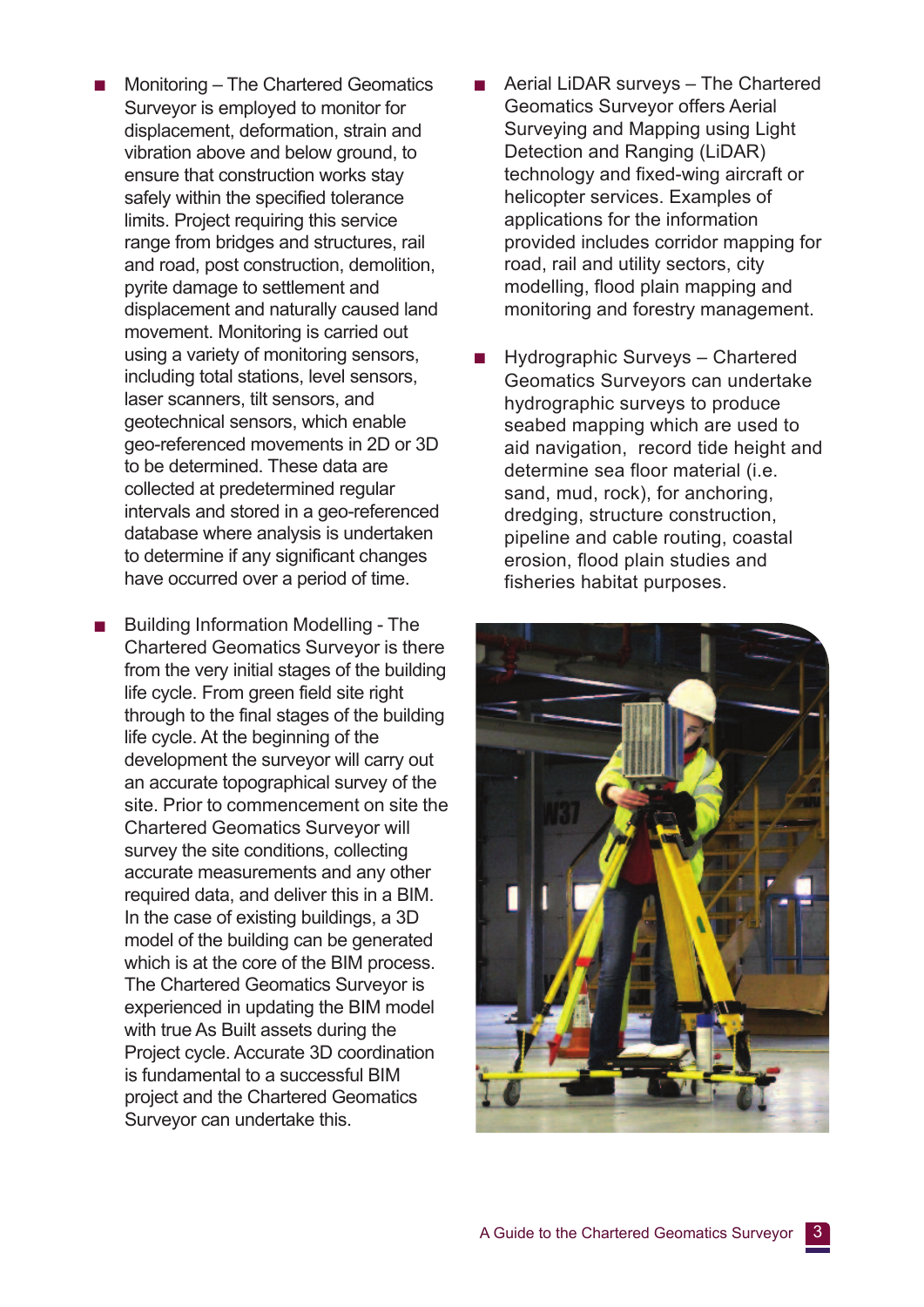# Chartered Geomatics Surveyors and the Society of Chartered Surveyors Ireland

The role of the Geomatics professional group is to promote high standards for the capture, processing, analysis, interpretation and management of data and presentation of Geospatial Information relating to the natural and built environment. The Professional Group have published a range of useful Client guides such as;

- Scale –Let's be clear about scale
- Map projection & scale factor
- **■** Property and Land Boundaries, A checklist for purchasers
- **■** A clear impartial guide to boundary disputes

For free downloading of Client guides or to access a list of Geomatics Surveyors in your area, please visit the Society of Chartered Surveyors Ireland (SCSI) website www.scsi.ie or call 01 6445500